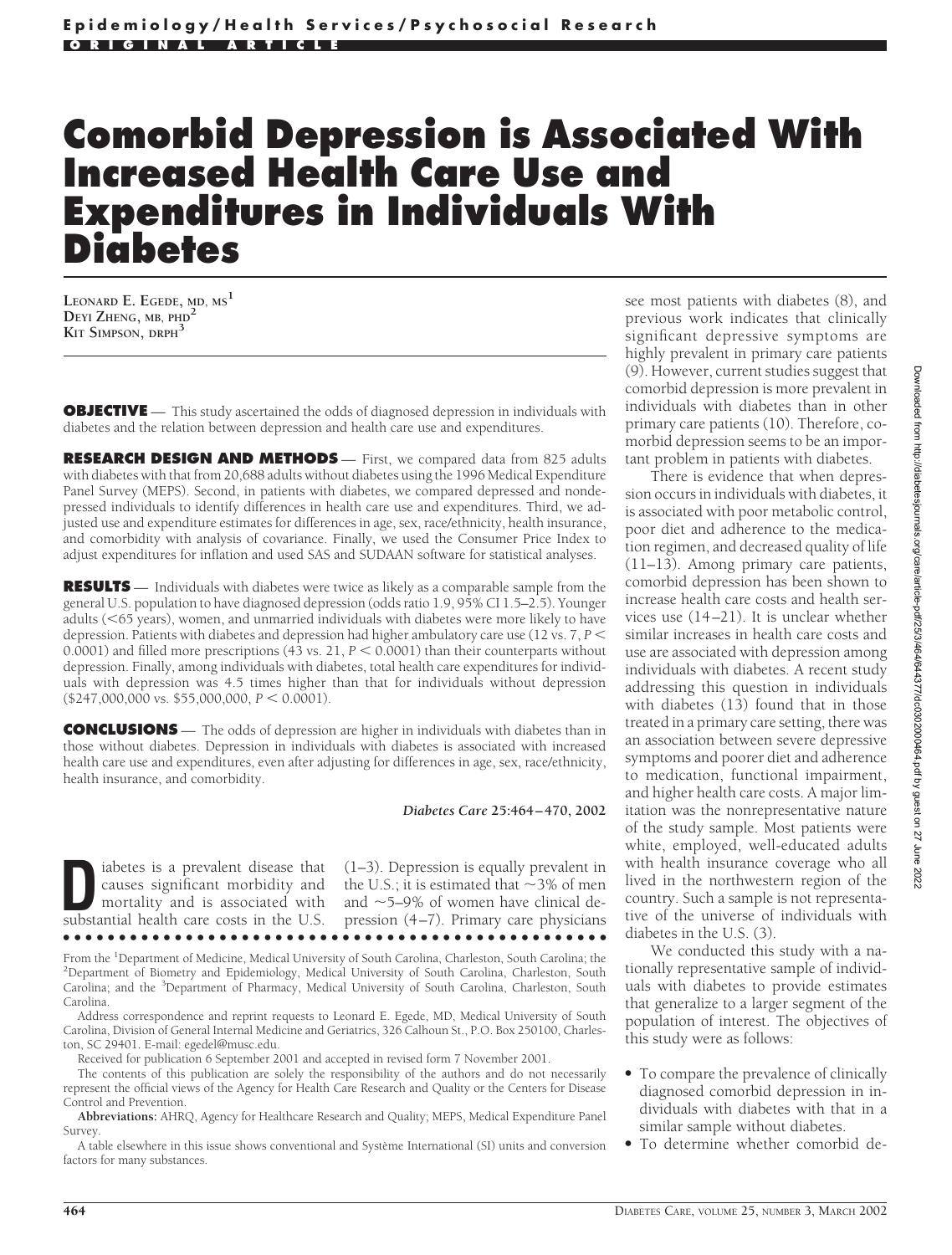pression in individuals with diabetes was associated with increased health care use and expenditures.

• To determine whether adjustment for differences in age, sex, race/ethnicity, health insurance status, and other comorbid conditions changed the association between diabetes and depression.

# **RESEARCH DESIGN AND**

**METHODS** — This study used data from the 1996 Medical Expenditure Panel Survey (MEPS) to determine the prevalence and health care use and expenditures associated with comorbid depression.

## Data

The MEPS is cosponsored by the Agency for Healthcare Research and Quality (AHRQ) and the National Center for Health Statistics. It provides nationally representative estimates of health care use and expenditures for the civilian noninstitutionalized population of the U.S. A total of  $\sim$ 21,571 individuals provided data for their entire period of eligibility in 1996. The overall response rate was 70.2% after factoring in attrition. The four component surveys in the MEPS are the household, medical provider, insurance, and nursing home components. The household component collects personlevel data on demographic characteristics, health conditions, health status, use of medical services, charges and payments, access to care, employment, health insurance coverage, and income.

The medical provider component supplements and validates the household survey in addition to collecting data on all medical and pharmacy events at the person level. Diagnoses are based on ICD-9– Clinical Modification (ICD-9-CM) codes; office-based visits are based on Current Procedural Terminology, 4th Edition (CPT-4) codes; and prescription names, strength, and quantity dispensed are also collected as part of the medical provider component. The insurance component collects data on health insurance plans, and the nursing home component captures data on demographic characteristics, use of services, and health expenditures related to nursing home use (22,23).

# Study subjects

In MEPS, the diagnoses of depression, diabetes, and other medical conditions were based on patient self-report. Subsequently, a professional coder assigned fully specified 1996 ICD-9-CM codes to the verbatim text of each patient's selfreported medical condition. In addition, each self-reported medical condition was verified by contacting medical providers and pharmacies that the respondents identified as their source of care. The error rate for any coder did not exceed 2.5% on verification. To protect the confidentiality of respondents, fully specified ICD-9-CM codes were collapsed to three digits. For example, the ICD-9-CM code 250 (diabetes) was used to represent diabetes, diabetes mellitus, high blood glucose, juvenile diabetes, and adult-onset diabetes or diabetic neuropathy. Similarly, the codes for clinical depression were collapsed to 300, 301, 309, and 311.

However, ICD-9-CM codes 300, 301, and 309 included other mental health diagnoses; therefore, we discussed the selection of an appropriate code for depression with AHRQ personnel. Both individuals we contacted are familiar with the use of MEPS depression codes for data analysis (personal communication with Nancy Krauss and Anne Elixhauser, AHRQ, February 2001). Based on their recommendations, we used ICD-9-CM code 311 to identify respondents with clinical depression. In addition, the preliminary analysis we conducted showed that for  $>70\%$  of the individuals with depression in MEPS, the appropriate ICD-9-CM code was 311.

Person level variables included age, sex, race/ethnicity, marital status, educational level, health insurance status, and income status. The incomes of respondents were reported as percentages of the federal poverty level. We used 125% of the federal poverty level as the cutoff and rated households with combined incomes  $125\%$  as poor and those with incomes 125% as not poor. We combined respondents' self-reported physical and mental health into two categories: excellent, very good, and good were considered one category, and fair and poor were considered the second category. Further details on technical and programming information are available (22,23).

# Adjustment for chronic illness

The MEPS a priori designated certain conditions as priority conditions due to their prevalence, expense, or relevance to policy. We modified the comorbidity classification in MEPS to focus on major longterm and life-threatening conditions such as cancer, emphysema/chronic obstructive pulmonary disease, high cholesterol, HIV/AIDS, hypertension, ischemic heart disease, and stroke. This modification was based on prior evidence that these conditions were associated with increased prevalence of comorbid depression (5,7). Consequently, we identified an individual as having a comorbid condition if any one of these seven chronic lifethreatening conditions was present in addition to diabetes and/or depression. We further categorized comorbid conditions into two groups for analysis based on the presence or absence of any of the seven selected comorbid conditions.

#### Health care use

We created four categories of health care use: ambulatory visits, emergency department visits, hospital inpatient days, and use of prescription medications. We defined an ambulatory visit as a medical provider visit in an office-based setting or hospital outpatient department or a hospital admission with a zero-night stay, which meant that the admission and discharge occurred on the same day.

Medical provider visits included visits to physicians and nonphysicians, such as physician assistants, nurse practitioners, chiropractors, podiatrists, physical and occupational therapists, and social workers. Other nonphysician visits included visits to nurses, optometrists, psychologists, and technicians/other medical providers. Similarly, hospital outpatient department visits included visits to physician and nonphysician providers.

An emergency department visit was defined as all visits made to the emergency department, including those visits that resulted in an inpatient stay. Hospital inpatient stay was defined as a hospital admission that resulted in at least a onenight stay before discharge for that hospitalization. Prescription use was defined as all prescribed medications purchased or otherwise obtained in 1996, including free samples. Because use data were skewed to the right, we performed base 10 log transformations and used the mean of the log-transformed data for statistical significance testing.

## Health care expenditures

In MEPS, expenditures were defined as the sum of direct payments for care pro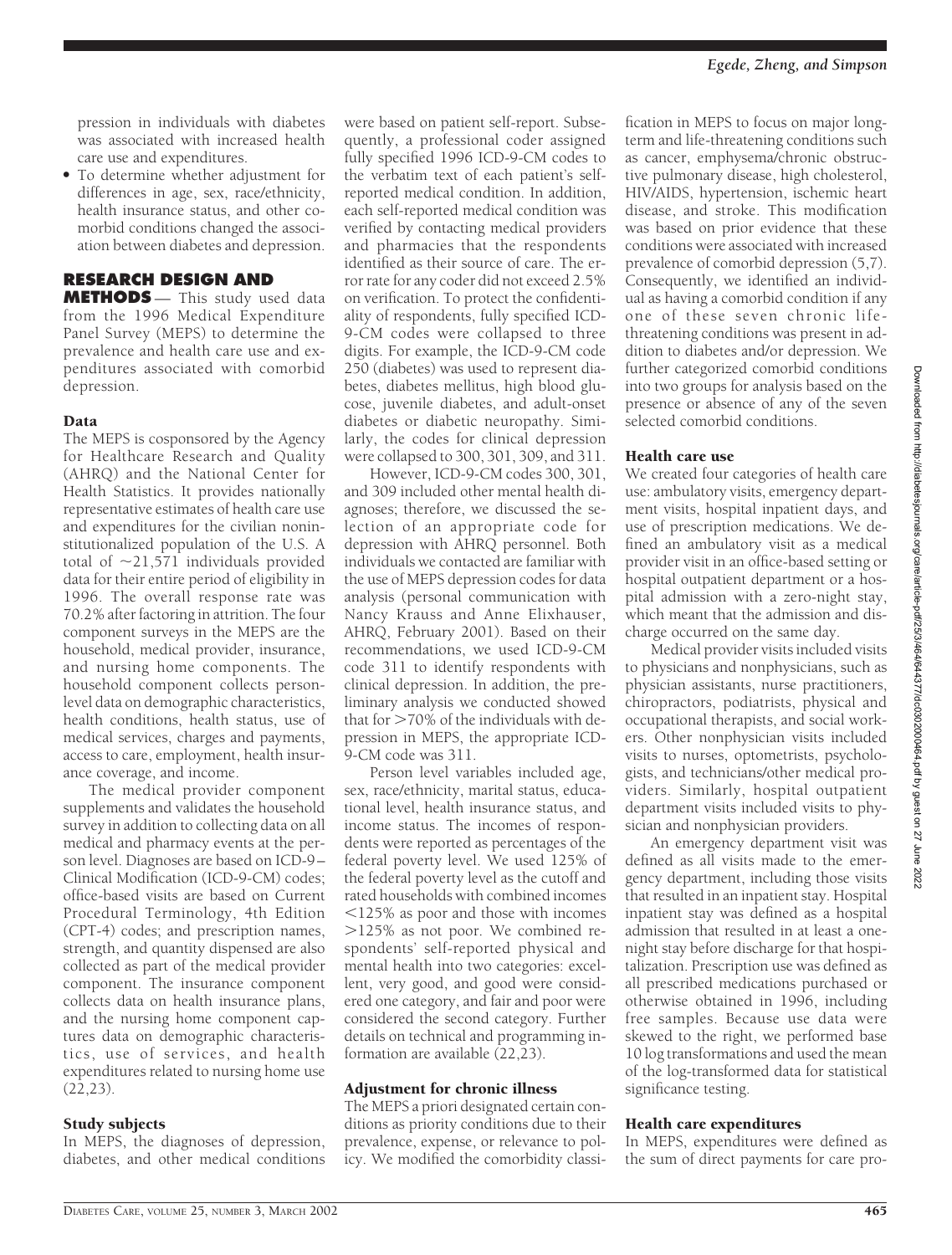vided during the year. Included in the definition of expenditures were out-ofpocket payments, payments made by Medicare and Medicaid, private insurance, and payments from other sources. Excluded were payments for over-thecounter medications, payments for alternative care services, and indirect payments not related to specific medical events, such as Medicaid disproportionate share and Medicare direct medical education subsidies. Therefore, the definition of expenditures in MEPS reflected the total amount paid for health services out of pocket and by third-party payers in 1996 (all-payers perspective).

Ambulatory expenditures included payments for office-based provider visits, payments for hospital outpatient visits, and payments for zero-night hospital stays. Facility expenses and direct provider expenses were included in payments for hospital outpatient visits and zero-night stays.

Emergency department expenditures included both facility and direct provider expenses for emergency department visits. Expenses associated with emergency department visits that resulted in hospitalization were excluded because they were routinely included in the expense for that hospital stay. Expenditures for hospital stays included facility and direct expenses. Because zero-night hospital stays were classified as ambulatory visits, we excluded the expenses associated with those stays from the total expenses for hospital stays. Expenditures for prescriptions included only expenses for purchased medications and excluded the expenses associated with sample medications to reflect out-of-pocket payments and payments made by third-party payers.

Other categories of use included vision aids and other medical equipment and services, such as ambulance services, orthopedic items, hearing devices, prostheses, bathroom aids, medical equipment, and disposable supplies. Although the MEPS did not provide use data for the use of vision aids and other medical equipment and services, data on expenditures were provided. We included these expenditures in our analysis because the use of these services may be indicative of the severity of diabetes, which may be related to depression in individuals with diabetes. Further details about medical conditions, use, and expenditures definitions and characteristics are available online (23–25).

Analogous to use data, expenditure data were skewed to the right, so we performed base 10 log transformations and used the mean of log-transformed expenditures for statistical significance testing. In addition, we used the Consumer Price Index (26) to adjust mean expenditures to reflect August 2001 dollar values.

#### Statistical analysis

We used SAS software (SAS Institute, Cary, NC) (27) and SUDAAN software (Research Triangle Institute, Research Triangle Park, NC) (28) for all statistical analyses to account for the complex sampling design of MEPS. We compared unadjusted and adjusted odds of diagnosed depression in individuals with diabetes to that in the general population without diabetes. The odds of having depression in both groups were adjusted for age, sex, race/ethnicity, marital status, poverty status, and comorbidity with multiple logistic regression. We used SUDAAN software to generate weighted estimates representative of the U.S. population.

We used Student's *t* test and  $\chi^2$  test to compare baseline characteristics and health care use and expenditures of depressed and nondepressed individuals with diabetes. In addition, we used Student's *t* test to compare mean log 10– transformed use and expenditures to determine whether use and expenditures differed between depressed and nondepressed individuals with diabetes.

Then, we used analysis of covariance to determine differences in health care use and expenditures, adjusting for age, sex, race/ethnicity, health insurance, and comorbidity. Statistical significance testing for differences in use and expenditures were performed on log 10–transformed values. Similarly, the mean use and expenditures presented in Tables 2 and 3 are the values of anti-log 10 of the mean log 10–transformed values of use and expenditures. All results were weighted to represent the civilian noninstitutionalized population of the U.S. with diabetes. The institutional review board of our institution approved this study.

## **RESULTS**

## Prevalence of depression

In 1996, individuals with diabetes were 2.5 times more likely to have comorbid clinical depression than individuals without diabetes in the general population (odds ratio 2.5, 95% CI 1.9–3.4). After adjusting for baseline differences in age, sex, race/ethnicity, marital status, poverty status, and comorbidity, individuals with diabetes remained twice as likely as individuals without diabetes to have a clinical diagnosis of depression (1.9, 1.5–2.5).

#### Demographic and clinical characteristics of the study subjects

Of the 883 patients with diabetes in the MEPS, 825 had complete data for all relevant variables and were included in our analysis. A total of 85 of the 825 individuals with diabetes had diagnosed depression, whereas the remaining 740 did not have a diagnosis of depression. The baseline characteristics of the 825 individuals with diabetes in this study are shown in Table 1.

Mean age did not differ between the depressed and nondepressed groups  $(58.6 \pm 1.7 \text{ vs. } 60.6 \pm 0.7 \text{ years}, P =$ 0.2856), but individuals with depression were more likely to be  $\leq 65$  years of age than those without depression (71 vs.  $55\%$ ,  $P = 0.011$ ). There were higher proportions of women in the depressed group than in the nondepressed group  $(79 \text{ vs. } 53\%, P = 0.0001)$ . Of the individuals with diabetes, those with depression were more likely to be unmarried than those without depression (56 vs. 39%,  $P = 0.009$ ). Similarly, depressed patients with diabetes were more likely to report being in poor physical health (68 vs. 45%,  $P = 0.002$ ) and poor mental health (31 vs. 13%,  $P = 0.002$ ) than nondepressed patients with diabetes. There were no significant differences in race/ethnicity, level of education, number of comorbid conditions, health insurance status, and poverty level between the groups.

## Health care use

A comparison of mean health care use among depressed and nondepressed individuals with diabetes is presented in Table 2. After adjusting for age, sex, race/ethnicity, health insurance, and comorbid conditions, depressed patients with diabetes had more ambulatory care visits than their nondepressed counterparts (12 vs. 7,  $P < 0.0001$ ). Similarly, depressed patients with diabetes filled more prescriptions than those without depression (43 vs. 21,  $P < 0.0001$ ). There were no statistically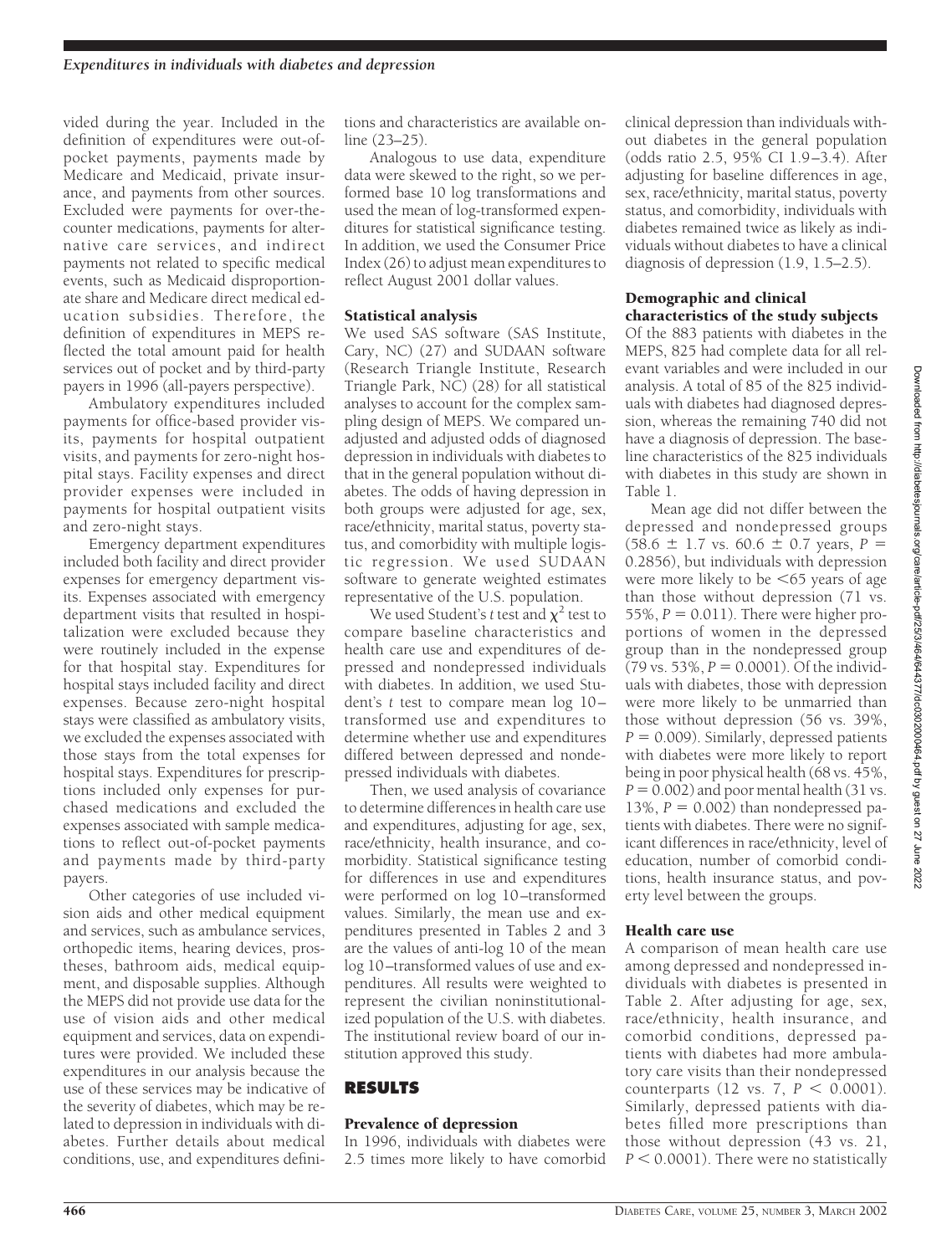|                             | Depressed | Nondepressed | $\cal P$ |
|-----------------------------|-----------|--------------|----------|
| п                           | 85        | 740          |          |
| Age (years)                 |           |              | 0.011    |
| < 65                        | 71        | 55           |          |
| $65+$                       | 29        | 45           |          |
| Sex                         |           |              | 0.0001   |
| Male                        | 21        | 47           |          |
| Female                      | 79        | 53           |          |
| Ethnicity                   |           |              | 0.2678   |
| White                       | 83        | 78           |          |
| Nonwhite                    | 17        | 22           |          |
| Education                   |           |              | 0.632    |
| Less than high school       | 36        | 39           |          |
| More than high school       | 64        | 60           |          |
| Marital status              |           |              | 0.009    |
| Married                     | 44        | 61           |          |
| Not married                 | 56        | 39           |          |
| Comorbid conditions         |           |              | 0.0779   |
| Yes                         | 77        | 68           |          |
| No                          | 23        | 32           |          |
| Insured status              |           |              | 0.785    |
| Yes                         | 20        | 19           |          |
| No                          | 80        | 81           |          |
| Percentage of poverty level |           |              | 0.099    |
| < 125                       | 69        | 78           |          |
| $125+$                      | 31        | 22           |          |
| Perceived physical health   |           |              | 0.002    |
| Good/excellent              | 32        | 55           |          |
| Fair/poor                   | 68        | 45           |          |
| Perceived mental health     |           |              | 0.002    |
| Good/excellent              | 69        | 87           |          |
| Fair/poor                   | 31        | 13           |          |

**Table 1—***Baseline characteristics of depressed and nondepressed individuals with diabetes (U.S. 1996)*

Data are %.

significant differences in the mean number of emergency department visits and hospital inpatient days.

## Health care expenditures

A comparison of mean health care expenditures among depressed and nondepressed individuals with diabetes is shown in Table 3. Expenditures were adjusted for inflation with the Consumer Price Index to reflect August 2001 dollars, and *P* values were based on log 10transformed comparisons of expenditure categories adjusted for covariates. Expenditures for prescription medications were higher in depressed individuals than in nondepressed individuals with diabetes (\$1,392 vs. \$666,  $P < 0.0001$ ). Similarly, depressed patients with diabetes had significantly higher total health care expenditures than their nondepressed counterparts with diabetes (\$247,000,000 vs. \$55,000,000,  $P < 0.0001$ ). There were no statistically significant differences in other expenditure categories. This finding suggests that comorbid depression is associated with an almost fivefold increase in total

health care expenditures for diabetes. In addition, the data suggest that comorbid depression in individuals with diabetes may be associated with increased total health care expenditures, to an amount of  $\sim$  \$192,000,000.

**CONCLUSIONS** — This study had two major findings. First, individuals with diabetes were twice as likely to have clinical depression as a comparable sample from the general U.S. population. Second, individuals with diabetes and comorbid depression had higher health care use and expenditures than nondepressed individuals with diabetes, even after adjusting for age, sex, race/ethnicity, health insurance, and comorbid conditions.

The results of our study are similar to that of a recent meta-analysis, which found that the odds of depression in individuals with diabetes were twice that in individuals without diabetes in controlled studies (10). In addition, our findings support the observation of Anderson et al. (10) that odds ratios provide results that are more consistent across populations than prevalence estimates. Our unadjusted prevalence estimate initially suggested that individuals with diabetes were 2.5 times more likely to have clinical depression than individuals without diabetes. However, after adjusting for several covariates with multiple logistic regression, the odds ratio of clinical depression in individuals with diabetes decreased to 1.9. Future studies should consider these observations when designing or reporting depression estimates in individuals with diabetes.

The characteristics of depressed individuals in this study were similar to those found in a study of 75,858 patients in which the prevalence of depression in primary care settings was estimated (9). Sim-

**Table 2—***Comparison of mean health care use among depressed and nondepressed individuals with diabetes (U.S. 1996)*

|                                    |    | Depressed        |     | Nondepressed     |          |
|------------------------------------|----|------------------|-----|------------------|----------|
| Utilization category               |    | Mean utilization | n   | Mean utilization | $P^*$    |
| Ambulatory visits                  | 85 | 12               | 708 |                  | 0.0001   |
| Emergency department visits        | 29 |                  | 144 |                  | 0.1624   |
| Hospital inpatient days            | 23 |                  | 147 |                  | 0.8983   |
| Number of prescription medications | 85 | 43               | 717 |                  | < 0.0001 |

\**P* value for mean log 10–transformed use adjusted for age, sex, race/ethnicity, health insurance, and comorbidity.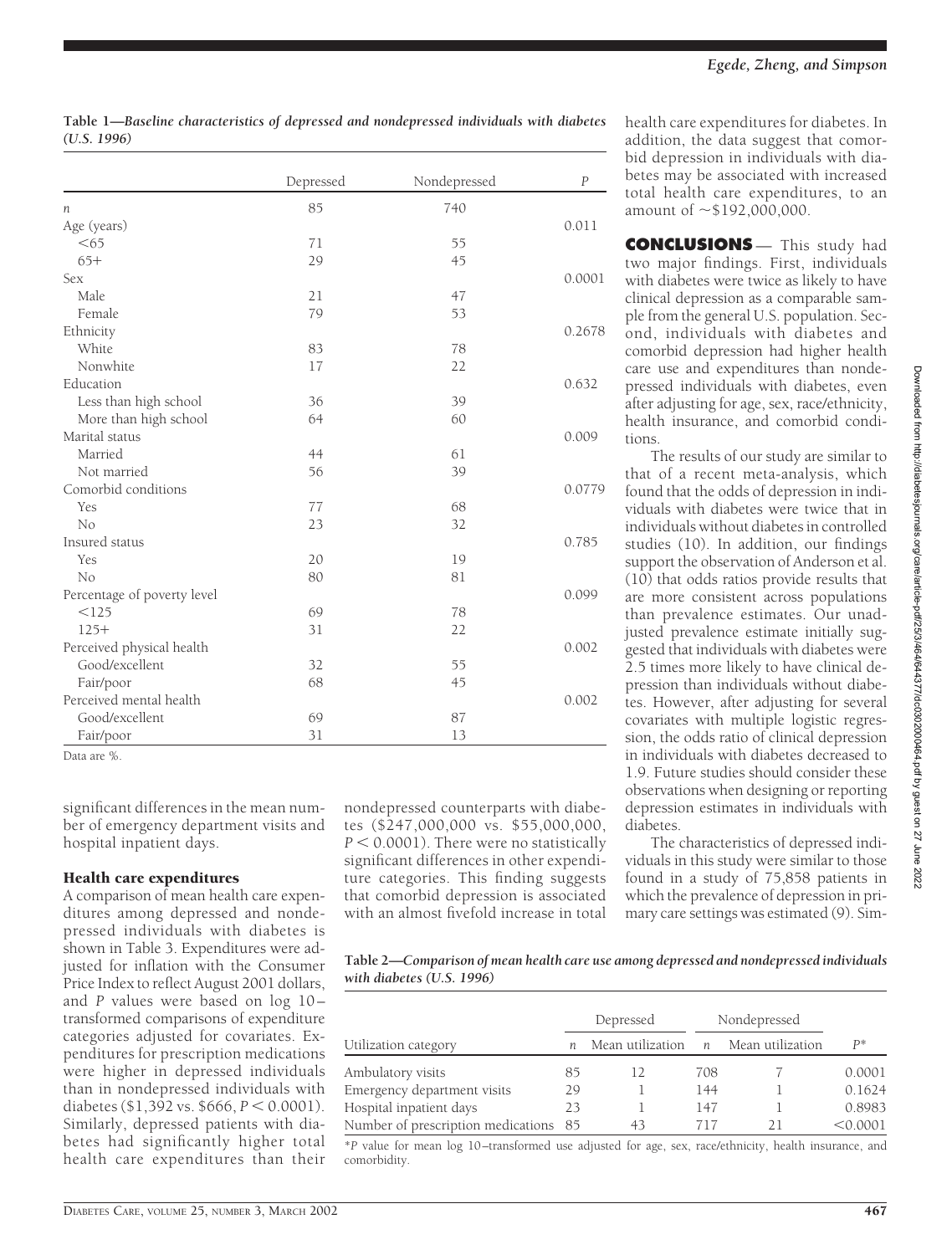| Expenditure categories               | Depressed |                            | Nondepressed |                            |          |
|--------------------------------------|-----------|----------------------------|--------------|----------------------------|----------|
|                                      | n         | Mean expenditures $(\$)^*$ | n            | Mean expenditures $(\$)^*$ | P†       |
| Ambulatory expenditures              | 85        | 920                        | 708          | 666                        | 0.1235   |
| Emergency department expenditures    | 26        | 350                        | 130          | 383                        | 0.8524   |
| Hospital inpatient expenditures      | 23        | 10,082                     | 147          | 7.648                      | 0.1802   |
| Prescription medication expenditures | 85        | 1,392                      | 717          | 666                        | < 0.0001 |
| Other medical expenditures           | 35        | 188                        | 239          | 211                        | 0.7883   |
| Total expenditures                   | 85        | 247,492,008                | 732          | 55,406,559                 | < 0.0001 |

| Table 3—Comparison of mean health care expenditures among depressed and nondepressed individuals with diabetes (U.S. 1996) |  |  |  |  |  |
|----------------------------------------------------------------------------------------------------------------------------|--|--|--|--|--|
|----------------------------------------------------------------------------------------------------------------------------|--|--|--|--|--|

\*Expenditures are adjusted for inflation with the Consumer Price Index to reflect August 2001 dollars; †*P* value for mean log 10–transformed expenditures adjusted for age, sex, race/ethnicity, health insurance, and comorbidity.

ilar to the results of that study, we found that depressed individuals with diabetes were more likely to be  $<65$  years of age, to be women, to be unmarried, and to report poor physical and mental health.

Previous studies have reported increased health care use and expenditures in association with comorbid depression in the general population (14–21) and among individuals with diabetes (13). The major difference between this study and earlier studies is our emphasis on categories of use and expenditures. Although cost of health care typically reflects the pattern of use, this is not always the case. Exploring the effect of different types of use on total expenditures helps identify cost drivers and provides some explanation for any observed increases in total expenditures. For example, even after adjusting for potential covariates, we found that ambulatory visits and use of prescription drugs were the major areas of difference in use between depressed and nondepressed individuals with diabetes. This may be an important starting point for generating hypotheses for future studies.

In addition, the higher total health care expenditures found in this study are consistent with the results of two recent studies (13,21). The first study found that individuals with depressive symptoms, major depression, or substance abuse disorder within the previous 12 months had higher mean total health care costs than individuals without similar disorders (21). The second study, which was conducted in individuals with diabetes, found that depression increased total health care costs over a 6-month period  $(13)$ 

Therefore, our findings not only support these earlier studies but also add to the body of knowledge about the

relationship between diabetes and depression. Specifically, we have shown that the increase in total health care expenditures for diabetes that is associated with comorbid depression is on the order of \$192,000,000 per year. In addition, this study indicates that subgroups of individuals with diabetes, such as women, unmarried persons, younger adults (<65 years), and individuals who report poor physical or mental health, seem more likely to have depression. Whether identifying and treating depression in individuals with diabetes can eliminate these added expenditures is unknown and will need to be addressed in future studies.

There are limitations to the interpretation of the results of this study. First, as in all observational studies, we cannot show causality, meaning that we cannot conclude that the increased health care use and expenditures observed in this study among depressed individuals with diabetes was due solely to depression. The increased health care use and expenditures observed in this study could potentially be due solely to diabetes, depression, or a combination of both diseases. Data on type of diabetes, complications of diabetes, duration of disease, course of clinical depression, and duration of treatment for depression are needed to prove or disprove these alternate hypotheses. In addition, prospective studies that allow for the study of the direction of the relationship between diabetes and depression will also be helpful to establish causality.

Second, because our criteria for depression did not include all possible cases, our prevalence estimates may be lower than the true estimate. However, our use and cost calculations are likely to be reliable because there are no reasons to

expect that the depression criteria used in our study had a nonrandom relationship with use or cost. Third, because our study sample was weighted to reflect the noninstitutionalized civilian U.S. population, our finding cannot be generalized beyond that population. Finally, our estimates for total health care expenditures for diabetes may differ from those found in previous economic studies (2) because of differences in perspectives and assumptions behind the different calculations.

There are two major implications of our study. First, there may be benefit to screening a select population of adults with diabetes. Based on the results of this study, women, unmarried persons, persons  $<$  65 years of age, and individuals who report poor physical or mental health may benefit from screening because they seem to be at high risk for depression.

Although a recent cost-utility study of depression screening in primary care did not recommend routine screening for depression and actually found such screening cost-ineffective, the authors acknowledged that one-time screening was cost-effective (29). A limitation of this cost-benefit study was that it focused on routine screening of primary care patients for depression without examining the benefit of screening highrisk patients. Therefore, until a costeffectiveness analysis is performed to determine the benefit of screening for depression in high-risk patients with diabetes, it will be difficult not to recommend screening for these patients. It is now clear that screening alone is not adequate (30). Instead, there is a need to emphasize depression screening in high-risk patients as part of a comprehensive plan of care that should include aggressive treatment and appropriate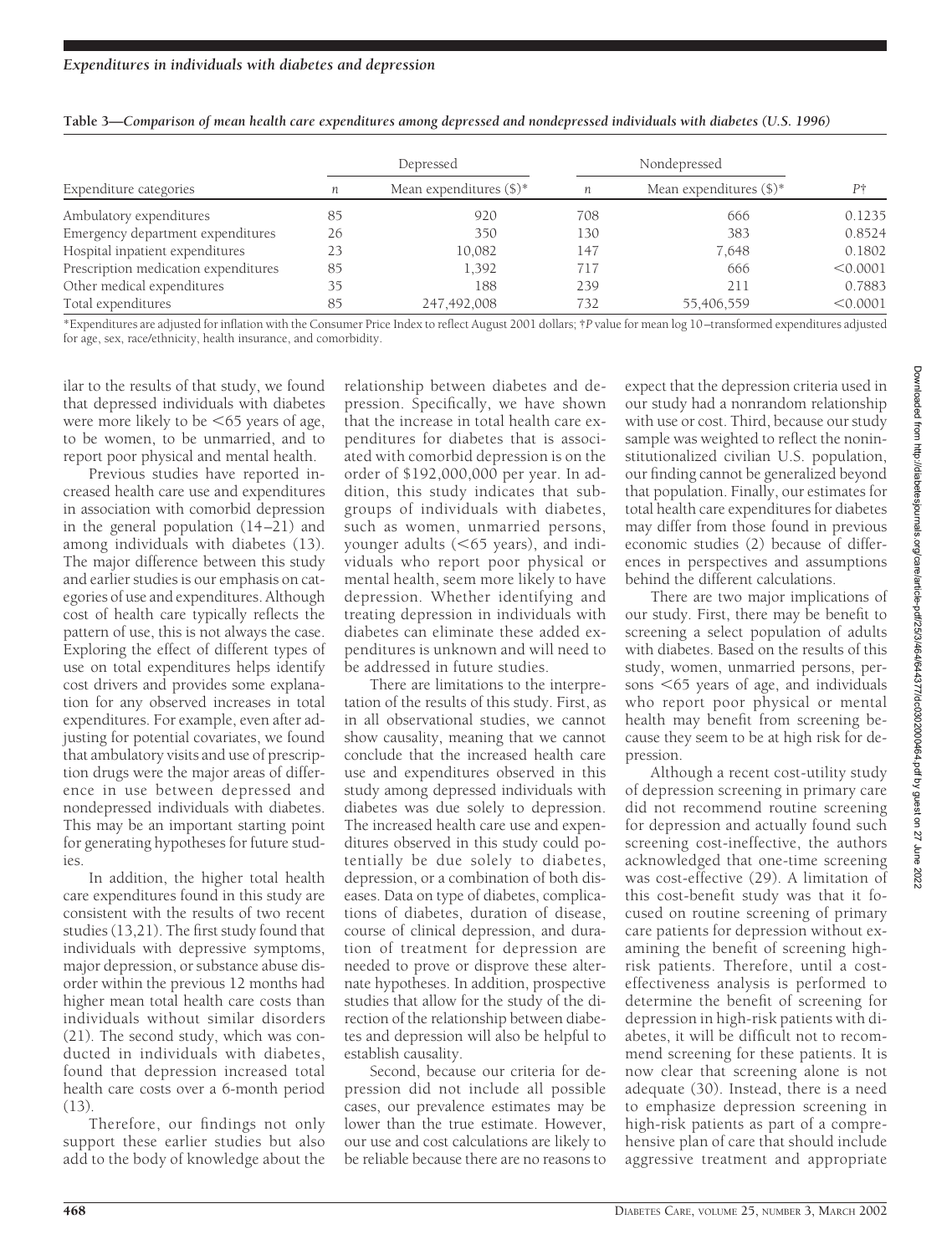follow-up. This is particularly important because of the prevalence, adverse consequences, and increased health care costs associated with depression.

Second, the implications of the increased total health care expenditures associated with comorbid depression in individuals with diabetes remain unclear. There are at least two possible explanations. The increased expenditures associated with depression may be due solely to medical care for depression, meaning that increased detection of depression in this population may actually increase health care costs for diabetes. Alternatively, the increased expenditures may be due to possible adverse effects of depression on diabetes outcomes that result in increased costs of medical care. This alternative means that early detection and treatment of depression could potentially decrease total cost of diabetes care.

Recent studies have even challenged the direction of the relationship between diabetes and depression (31,32). The questions raised by these authors are very important and should stimulate research on the true nature of the relationship between diabetes and depression. However, moving beyond our current level of understanding requires research that provides an acceptable causal explanation for the relationship between diabetes and depression. Therefore, there is need for epidemiologists, health services researchers, and basic scientists to collaborate to define the causal relationship between diabetes and depression.

In conclusion, we have used nationally representative data to show that clinical depression is prevalent in individuals with diabetes and that depression in individuals with diabetes is associated with higher health care use and expenditures.

**Acknowledgments**— This study was supported, in part, by Grants 1K08HS11418-01 and 1P01-HS10871-01 from the Agency for Health Care Research and Quality (to L.E.E.) and by Grant U50/CCU417281-02 from the Centers for Disease Control and Prevention (to L.E.E., and D.Z.).

# **References**

1. Diabetes Statistics: NIH Publication no. 99 –3892. Available from http://www. niddk.nih.gov/health/diabetes/pubs/ dmstats/dmstats.htm. Accessed 30 October 2001

- 2. American Diabetes Association: Economic consequences of diabetes mellitus in the U.S. in 1997. *Diabetes Care* 21:296–309, 1998
- 3. Harris MI: Diabetes in America: epidemiology and scope of the problem. *Diabetes Care* 21 (Suppl. 3):C11–C14, 1998
- 4. Gavard JA, Lustman PJ, Clouse RE: Prevalence of depression in adults with diabetes: an epidemiological evaluation. *Diabetes Care* 16:1167–1178, 1993
- 5. National Institute for Mental Health: *Depression Research at the National Institute for Mental Health*. Washington, DC, U.S. Govt. Printing Office, 1999 (NIH publ. no. 99-4501)
- 6. Regier DA, Narrow WE, Rae DS, Manderscheid RW, Locke BZ, Goodwin FK: The de facto mental and addictive disorders service system: epidemiologic catchment area prospective 1-year prevalence rates of disorders and services. *Arch Gen Psychiatry* 50:85–94, 1993
- 7. Depression Guideline Panel: *Depression in Primary Care: Detection and Diagnosis Clinical Practice Guideline*. Vol. 1, no. 5. Rockville, MD, U.S. Department of Health and Human Services, Public Health Service, Agency for Health Care Policy and Research, 1993 (AHCPR publ. no. 93-0550)
- 8. Harris MI: Medical care for patients with diabetes: epidemiologic aspects. *Ann Intern Med* 124:117–122, 1996
- 9. Zung WW, Broadhead WE, Roth ME: Prevalence of depressive symptoms in primary care. *J Fam Pract* 37:337–344, 1993
- 10. Anderson RJ, Freedland KE, Clouse RE, Lustman PJ: The prevalence of comorbid depression in adults with diabetes: a meta-analysis. *Diabetes Care* 24:1069– 1078, 2001
- 11. Hanninen JA, Takala JK, Keinanen-Kiukaanniemi SM: Depression in subjects with type 2 diabetes: predictive factors and relation to quality of life. *Diabetes Care* 22:997–998, 1999
- 12. Gary TL, Crum RM, Cooper-Patrick L, Ford D, Brancati FL: Depressive symptoms and metabolic control in African-Americans with type 2 diabetes. *Diabetes Care* 23:23–29, 2000
- 13. Ciechanowski PS, Katon WJ, Russo JE: Depression and diabetes: impact of depressive symptoms on adherence, function, and costs. *Arch Intern Med* 160: 3278–3285, 2000
- 14. Simon GE, VonKorff M, Barlow W: Health care costs of primary care patients with recognized depression. *Arch Gen Psychiatry* 52:850–856, 1995
- 15. Simon G, Ormel J, VonKorff M, Barlow W: Health care costs associated with depressive and anxiety disorders in primary care. *Am J Psychiatry* 152:352–357, 1995
- 16. Henk HJ, Katzelnick DJ, Kobak KA, Greist

JH, Jefferson JW: Medical costs attributed to depression among patients with a history of high medical expenses in a health maintenance organization. *Arch Gen Psychiatry* 53:899–904, 1996

- 17. Unutzer J, Patrick DL, Simon G, Grembowski D, Walker E, Rutter C, Katon W: Depressive symptoms and the cost of health services in HMO patients aged 65 years and older: a 4-year prospective study. *JAMA* 277:1618–1623, 1997
- 18. Panzarino PJ Jr: The costs of depression: direct and indirect; treatment versus nontreatment. *J Clin Psychiatry* 59:11–14, 1998
- 19. Lave JR, Frank RG, Schulberg HC, Kamlet MS: Cost-effectiveness of treatments for major depression in primary care practice. *Arch Gen Psychiatry* 55:645–651, 1998
- 20. Druss BG, Rosenheck RA: Patterns of health care costs associated with depression and substance abuse in a national sample. *Psychiatr Serv* 50:214 – 218, 1999
- 21. Druss BG, Rohrbaugh RM, Rosenheck RA: Depressive symptoms and health costs in older medical patients. *Am J Psychiatry* 156:477–479, 1999
- 22. Agency for Healthcare Research and Quality: The Medical Expenditure Panel Survey: Household Component Full Year Files, April 2001. Available from http://www.meps.ahrq.gov/ data\_pub/hc\_fydata96.htm. Accessed 30 October 2001
- 23. Agency for Healthcare Research and Quality: The Medical Expenditure Panel Survey: 1996 Full Year Consolidated Data File (Code Book), April 2001. Available from http://www.meps.ahrq.gov/pubdoc/ h12cb.pdf. Accessed 30 October 2001
- 24. Agency for Healthcare Research and Quality: The Medical Expenditure Panel Survey. 1996 Full Year Consolidated Data File (Documentation), April 2001. Available from http://www.meps.ahrq.gov/pubdoc/ h12doc.pdf. Accessed 30 October 2001
- 25. Cohen J: *Design and Methods of the Medical Expenditure Panel Survey Household Component: MEPS Methodology Report No. 1*. Rockville, MD, Agency for Healthcare Research and Quality, 1997 (AHRQ publ. no. 97–0026)
- 26. U.S. Bureau of Labor Statistics: *Monthly Labor Review and CPI Detailed Report*. Washington, DC, U.S. Bureau of Labor Statistics, Office of Prices and Living Conditions, 2001
- 27. SAS Institute: *SAS Software Manual, Version 8.0*. Cary, NC, SAS Institute, 1999
- 28. Shah BV: *Software for Survey Data Analysis (SUDAAN), Version 7.51*. Research Triangle Park, NC, Research Triangle Institute, 1990